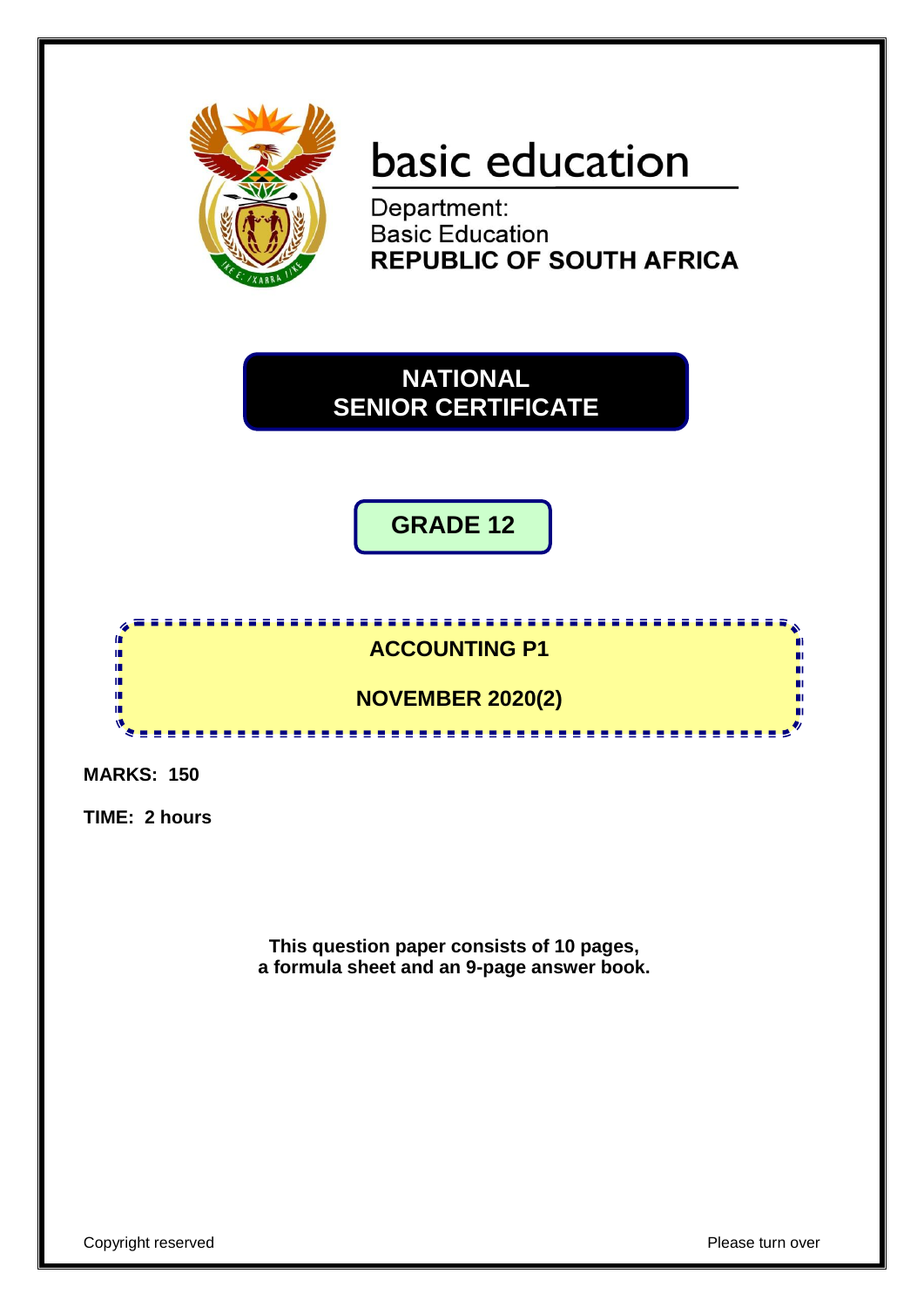# **KEEP THIS PAGE BLANK.**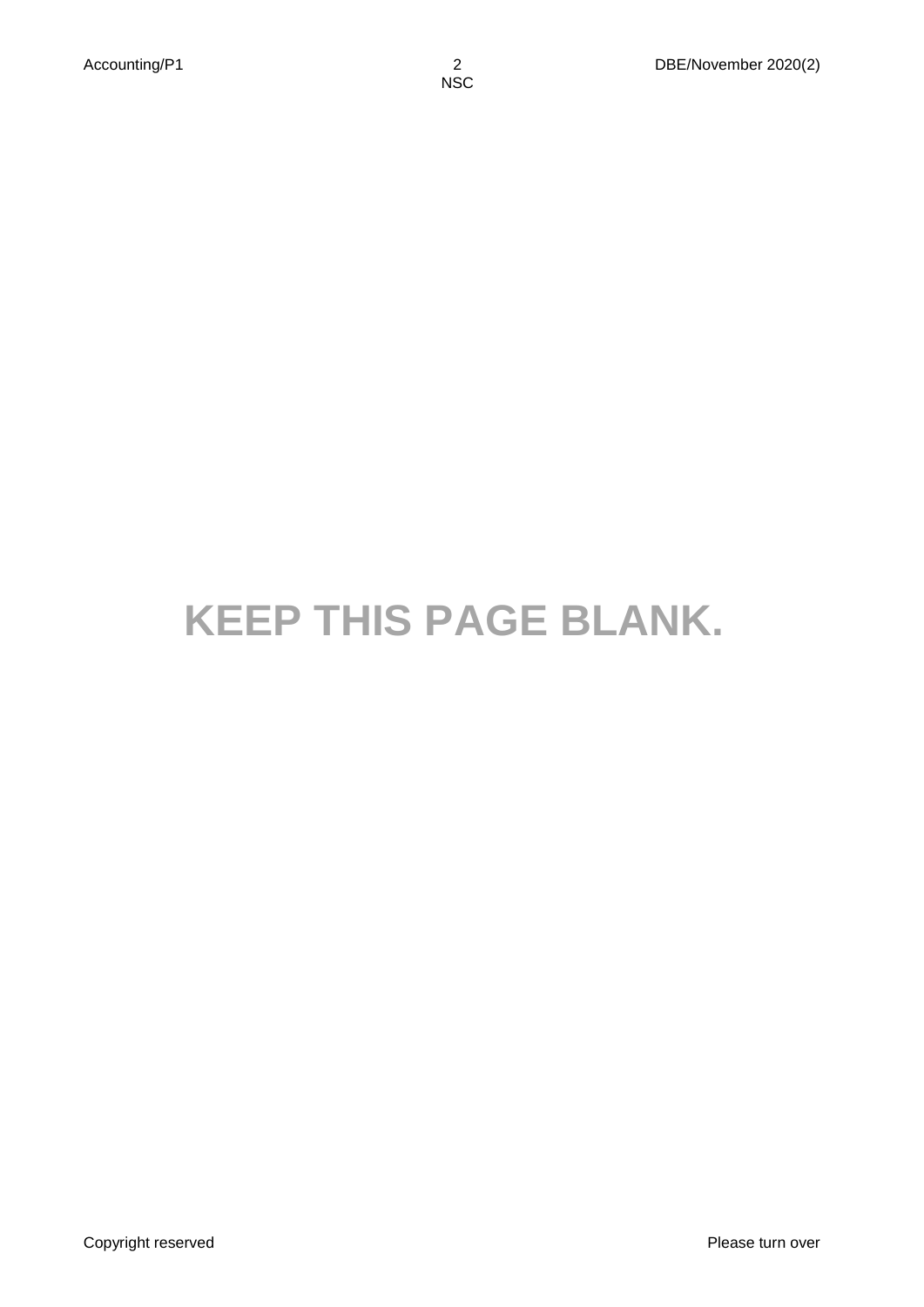### **INSTRUCTIONS AND INFORMATION**

Read the following instructions carefully and follow them precisely.

- 1. Answer ALL questions.
- 2. A special ANSWER BOOK is provided in which to answer ALL questions.
- 3. Show ALL workings to earn part-marks.
- 4. You may use a non-programmable calculator.
- 5. You may use a dark pencil or blue/black ink to answer questions.
- 6. Where applicable, show ALL calculations to ONE decimal point.
- 7. If you choose to do so, you may use the Financial Indicator Formula Sheet attached at the end of this question paper. The use of this formula sheet is NOT compulsory.
- 8. Write neatly and legibly.
- 9. Use the information in the table below as a guide when answering the question paper. Try NOT to deviate from it.

| <b>QUESTION</b> | <b>TOPIC</b>                                                  | <b>MARKS</b> | <b>MINUTES</b> |
|-----------------|---------------------------------------------------------------|--------------|----------------|
|                 | <b>Fixed Assets and Statement of</b><br>Comprehensive Income  | 60           | 45             |
| $\mathbf 2$     | <b>Financial Indicators and Cash Flow</b><br><b>Statement</b> | 40           | 35             |
| 3               | <b>Interpretation of Financial Statements</b>                 | 35           | 30             |
| 4               | <b>Corporate Governance</b>                                   | 15           | 10             |
| <b>TOTAL</b>    |                                                               | 150          | 120            |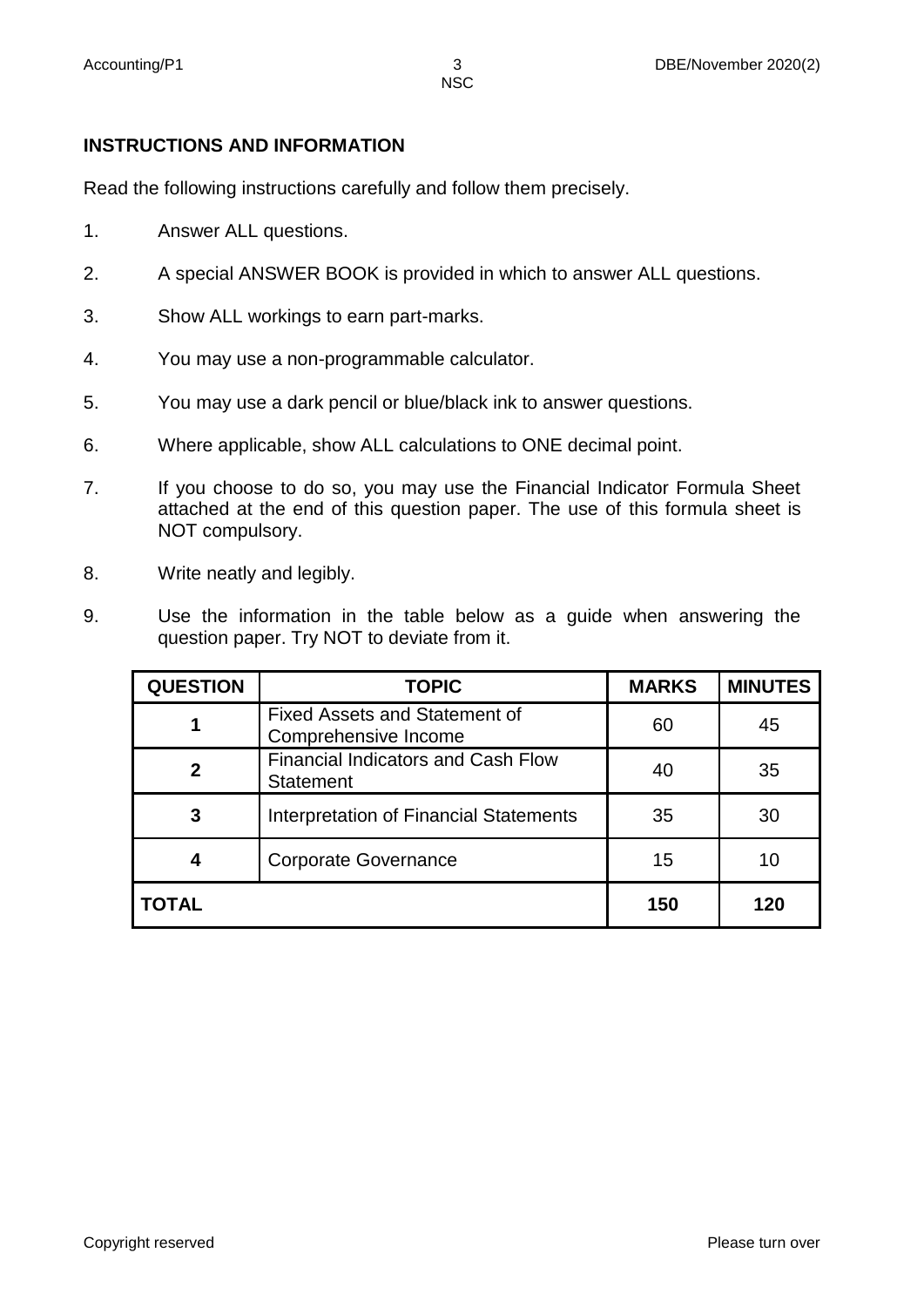# **QUESTION 1: FIXED ASSETS AND STATEMENT OF COMPREHENSIVE INCOME (60 marks; 45 minutes)**

The information relates to Robbie Ltd for the financial year ended 28 February 2021.

#### **REQUIRED:**

#### 1.1 **Refer to INFORMATION B(a) for fixed assets.**

Calculate the following:

|     | Calculate the trading stock deficit.                                      | (4)  |
|-----|---------------------------------------------------------------------------|------|
| 1.2 | Refer to INFORMATION B(e) for trading stock.                              |      |
|     | 1.1.2 Profit/Loss on the sale of equipment on 1 October 2020              | (2)  |
|     | 1.1.1 The missing amounts denoted by (i) to (iii) on the Fixed Asset Note | (11) |

1.3 Prepare the Statement of Comprehensive Income for the financial year ended 28 February 2021. (43)

#### **INFORMATION:**

#### **A. Extract from the Pre-adjustment Trial Balance on 28 February 2021:**

|                                        | R         |
|----------------------------------------|-----------|
| Mortgage Ioan: Sufi Bank               | 1 005 500 |
| Debtors' control                       | 123 000   |
| <b>Trading stock</b>                   |           |
| Provision for bad debts (1 March 2020) | 7 0 30    |
| Sales                                  |           |
| Cost of sales                          | 6966000   |
| Salaries and wages                     | 1 468 120 |
| Directors' fees                        | 3 330 000 |
| Audit fees                             | 91 000    |
| Repairs                                | 476 000   |
| Rent income                            | 173 000   |
| Interest income                        | 25 000    |
| Interest on loan                       |           |
| <b>Bad debts</b>                       | 19 200    |
| Advertising                            | 25 680    |
| Sundry expenses                        | 452 310   |
| Ordinary share dividends               | 86 400    |

#### **B. Adjustments and additional information:**

#### (a) **Fixed assets:**

#### **Vehicles:**

- The business owns two vehicles on 28 February 2021. The second vehicle was purchased on 1 November 2020.
- Vehicles are depreciated at 15% p.a. on cost.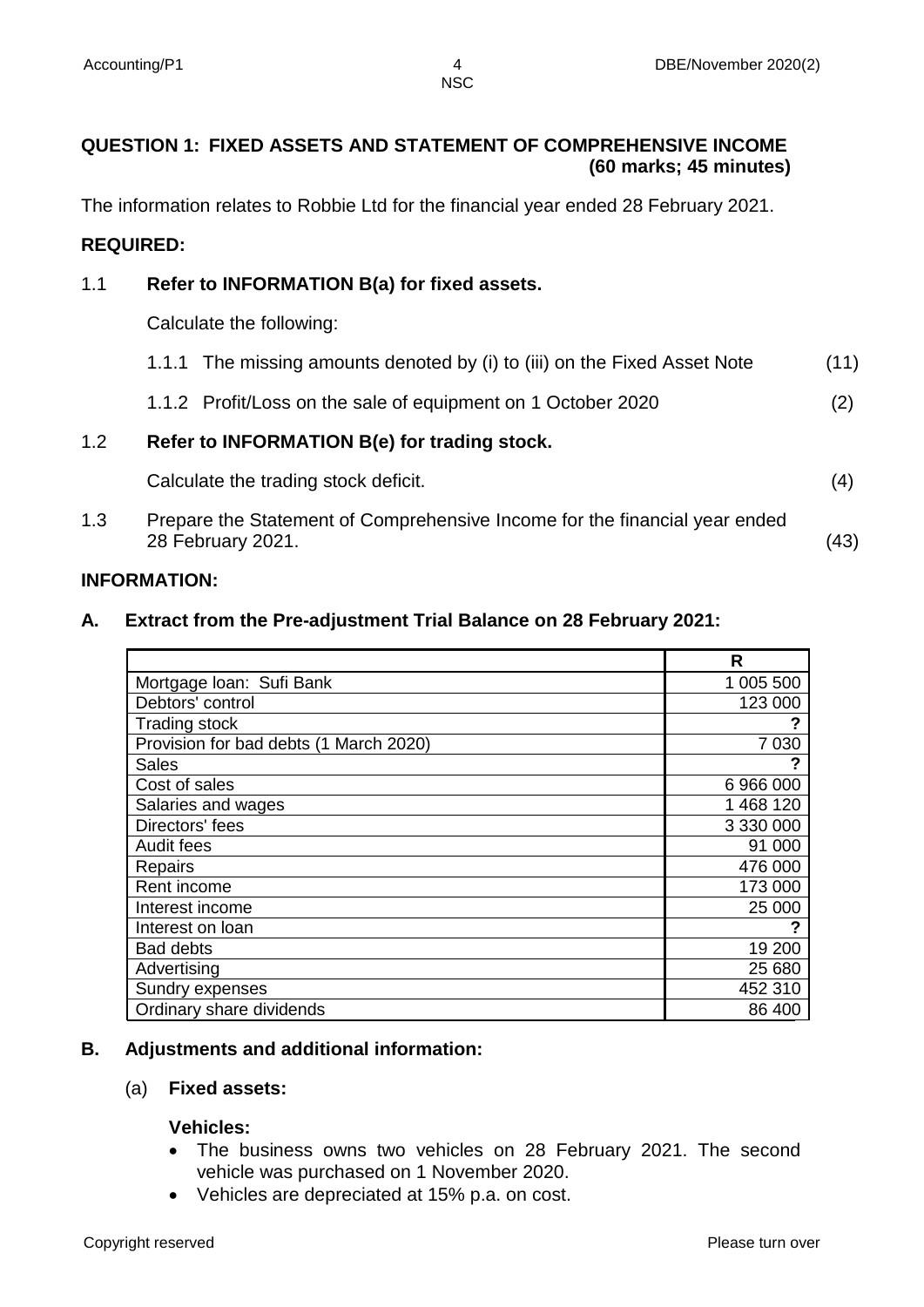# **Equipment:**

- Depreciation is 20% p.a. on the diminishing-balance method.
- Unused equipment was sold for R40 000 on 1 October 2020. Accumulated depreciation on the equipment sold was R36 600 on 1 March 2020.

# **Extract of the Fixed Asset Note:**

|                                          | <b>VEHICLES</b> | <b>EQUIPMENT</b> |
|------------------------------------------|-----------------|------------------|
| Cost (1 Mar. 2020)                       | 460 000         | 360 000          |
| Accumulated depreciation (1 Mar. 2020)   | (396 750)       | (187 595)        |
| <b>CARRYING VALUE (1 March 2020)</b>     | (i)             | 172 405          |
| Additions (at cost)                      | 510 000         |                  |
| Disposals (at carrying value)            |                 | (iii)            |
| Depreciation                             | (ii)            | (31 281)         |
| <b>CARRYING VALUE (28 February 2021)</b> |                 |                  |
| Cost (28 Feb. 2021)                      | 970 000         | 285 000          |
| Accumulated depreciation (28 Feb. 2021)  |                 |                  |

- (b) The business maintains a mark-up of 120% on cost. Note that trade discounts of R648 000 were granted to special customers.
- (c) The account of debtor B Melta, R800, must be written off.
- (d) Provision for bad debts must be adjusted to 5% of outstanding debtors.
- (e) Trading stock is valued on the weighted-average method. The Ledger Account and records reflect that 280 units should be on hand. However, the physical stock count reflects only 262 units on hand. The stock records are as follows:

|                            | <b>UNITS</b> | <b>UNIT PRICE</b> | <b>TOTAL</b> |
|----------------------------|--------------|-------------------|--------------|
| Stock at beginning of year | 200          | R3 600            | R720 000     |
| Purchased during the year  | 1840         | R4 100            | R7 544 000   |
| Returns: damaged units     | 40           | R4 100            | R164 000     |
| Available for sale         | 2 0 0 0      |                   | R8 100 000   |
| Stock units per records    | 280          | o                 |              |

- (f) 30% of the audit fees is still outstanding.
- (g) The monthly rent income did not change during the year. During February 2021 the tenant paid R9 000 for repairs to the premises, and deducted this from his rent for February 2021. Repairs are the responsibility of the company, and this was not recorded. The rent for March 2021 was received in advance.
- (h) The company has four directors earning the same fee. One director resigned on 31 May 2020 and received his fees up to this date. Another director is still owed fees for January and February 2021.
- (i) Advertising consists of a contract with a newspaper for the entire financial year. Payments are monthly, however instalments were paid for 11 months only. **NOTE:** The monthly rate decreased by R240 from 1 November 2020.
- (j) The net profit after tax was accurately calculated at R1 054 000. The income tax rate is 32%.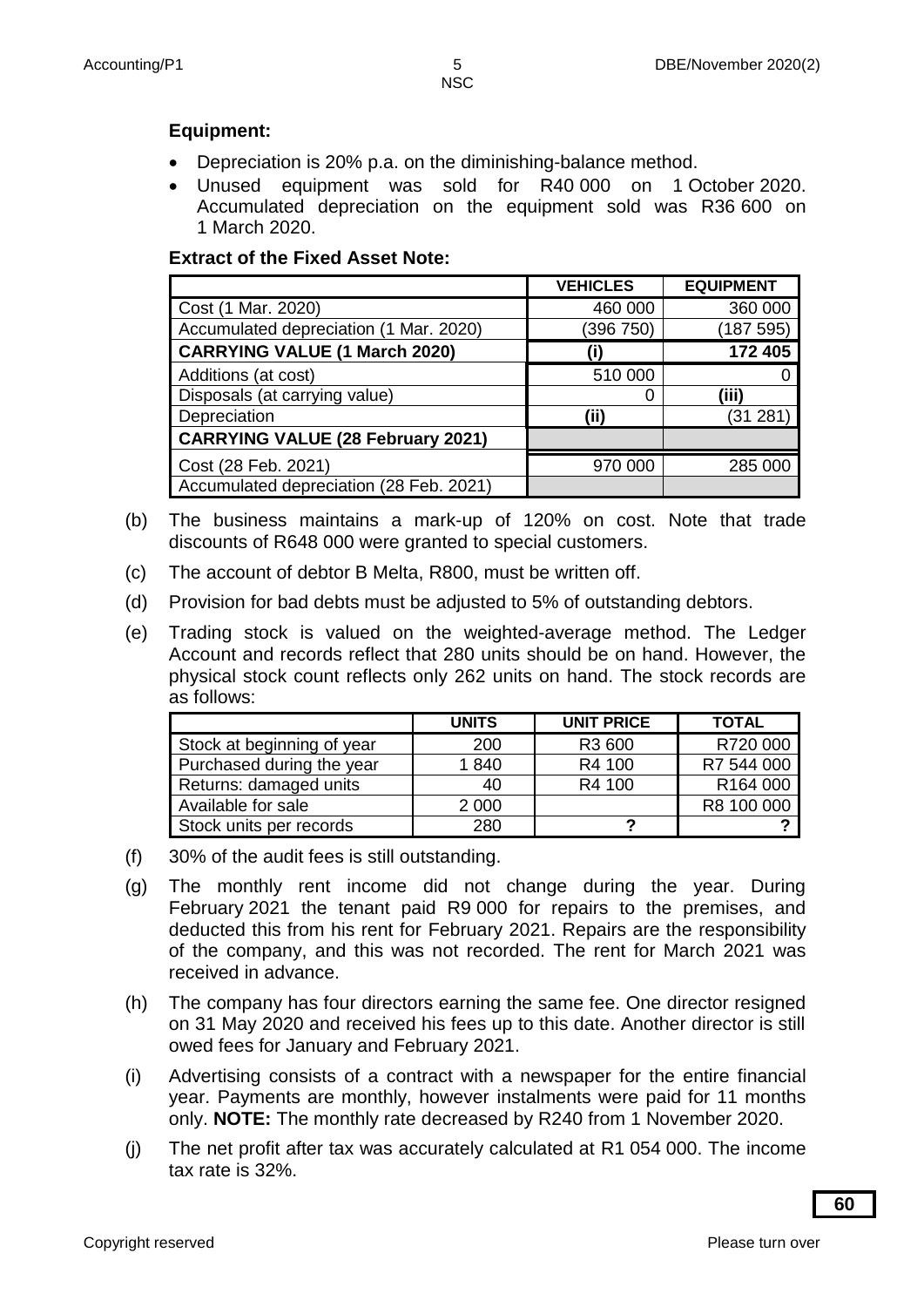#### **QUESTION 2: FINANCIAL INDICATORS AND CASH FLOW STATEMENT (40 marks; 35 minutes)**

- 2.1 Choose the correct word(s) from those given in brackets. Write only the word(s) next to the question numbers (2.1.1 to 2.1.3) in the ANSWER BOOK.
	- 2.1.1 The (directors' report/audit report) gives an explanation of the operations of the company during a financial year.
	- 2.1.2 The (independent/internal) auditors are responsible for monitoring the financial control measures of a company on a regular basis.
	- 2.1.3 In the event of bankruptcy, the shareholders are normally not responsible for the debts of the business. This is because of (limited/unlimited) liability.  $(3 \times 1)$  (3)

# 2.2 **USANDA LIMITED**

The financial year ended on 28 February 2021.

# **REQUIRED:**

2.2.1 Calculate the following figures for the 2021 Cash Flow Statement:

| • Income tax paid | (4) |
|-------------------|-----|
| • Dividends paid  | (4) |

- 2.2.2 Prepare the following sections of the Cash Flow Statement:
	- Cash effects for financing activities (11)
	- Net change in cash and cash equivalents (4)
- 2.2.3 Calculate the following financial indicators for the year ended 28 February 2021:
	- % operating profit on sales (2)
	- Acid-test ratio (4)
	- % return on average shareholders' equity (ROSHE) (4)
	- Dividend payout rate  $(\%)$  (4)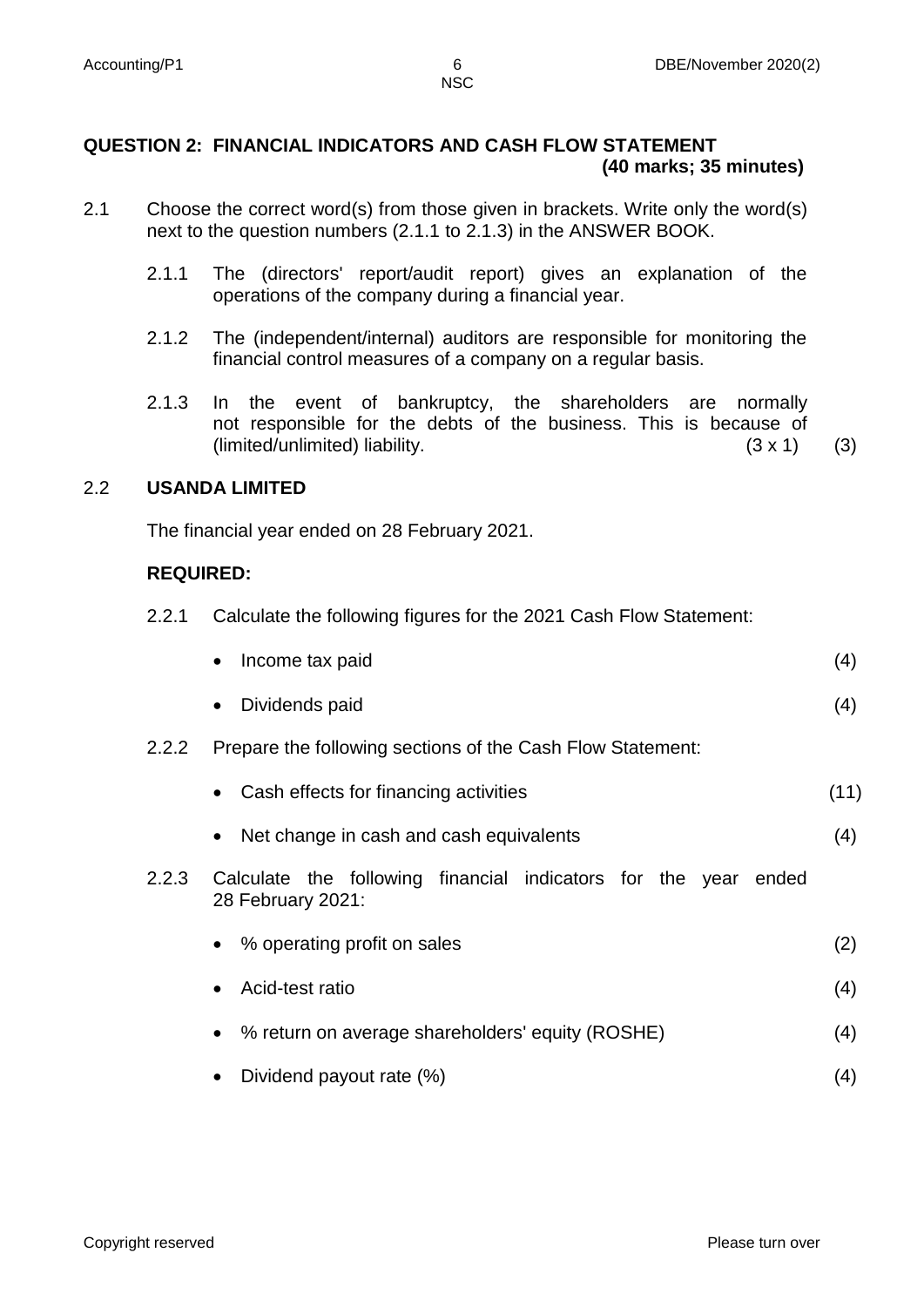#### **INFORMATION:**

#### **A. Extract: Statement of Comprehensive Income for the year ended 28 February 2021:**

| <b>Sales</b>                   | R17 800 000   |
|--------------------------------|---------------|
| Operating profit               | 2 2 6 2 1 0 0 |
| Interest on loan (capitalised) | 270 000       |
| Net profit before tax          | 1 777 000     |
| Net profit after tax           | 1 243 900     |

#### **B. Extract: Statement of Financial Position:**

|                               | 28 February 2021        | 29 February 2020 |
|-------------------------------|-------------------------|------------------|
| Fixed assets (carrying value) | R <sub>13</sub> 650 600 | R13 590 000      |
| <b>Current assets</b>         | 659 500                 | 1 067 500        |
| Inventories                   | 276 500                 | 373 200          |
| Trade and other receivables   | 262 300                 | 539 600          |
| Cash and cash equivalents     | 120 700                 | 154 700          |
| Shareholders' equity          | 9891400                 | 11 985 000       |
| Ordinary share capital        | 9 555 000               | 11 220 000       |
| <b>Retained income</b>        | 336 400                 | 765 000          |
| Loan: VBC Bank (see E)        |                         | 2 080 000        |
| <b>Current liabilities</b>    | 611 900                 | 592 500          |
| Trade and other payables      | 252 100                 | 185 700          |
| <b>Bank overdraft</b>         |                         | 90 000           |
| <b>SARS: Income tax</b>       | 19800                   | 69 300           |
| Shareholders for dividends    | 340 000                 | 247 500          |

#### **C. Share capital:**

| <b>DATES</b>     | <b>NUMBER OF</b><br><b>SHARES</b> | <b>DETAILS OF</b><br><b>SHARES</b> |
|------------------|-----------------------------------|------------------------------------|
| 1 March 2020     | 1 650 000                         | In issue                           |
| 30 October 2020  | 50 000                            | Additional shares issued           |
| 27 February 2021 | 335 000                           | Shares repurchased at R9,50 each   |
| 28 February 2021 | 1 365 000                         | In issue                           |

#### **D. Dividends and earnings:**

- An interim dividend was paid on 31 August 2020.
- A final dividend of 20 cents per share was declared on 28 February 2021.
- Total dividends for the year amounted to R835 000.
- Earnings per share (EPS) on 28 February 2021 was 74 cents.

#### **E. Loan: VBC Bank**

- The balance on 1 March 2020 was R2 080 000.
- Monthly instalments of R35 000, including interest, were paid.
- Interest capitalised amounted to R270 000.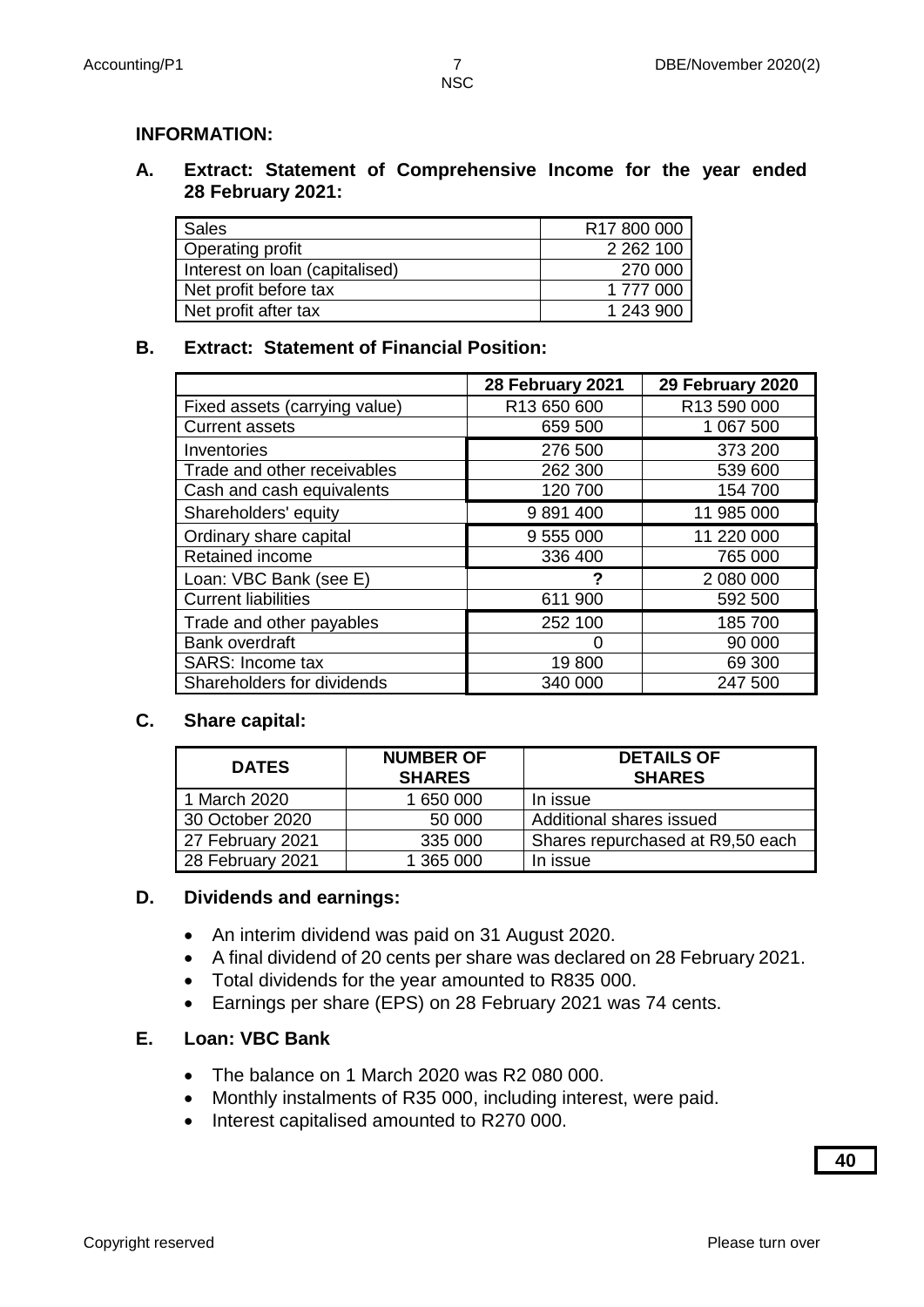# **QUESTION 3: INTERPRETATION OF FINANCIAL STATEMENTS**

### **(35 marks; 30 minutes)**

3.1 Choose the question from COLUMN B that matches a category of financial indicators in COLUMN A. Write only the letter (A–E) next to the question numbers (3.1.1 to 3.1.4) in the ANSWER BOOK.

|       | <b>COLUMN A</b>        | <b>COLUMN B</b> |                                                                             |  |
|-------|------------------------|-----------------|-----------------------------------------------------------------------------|--|
| 3.1.1 | Liquidity              | A               | Is the business managing expenses                                           |  |
| 3.1.2 | Risk and gearing       |                 | effectively to increase profitability?                                      |  |
| 3.1.3 | Return to shareholders | B               | Is the investment in the company<br>better than investing in a fixed        |  |
| 3.1.4 | Operating efficiency   |                 | deposit?                                                                    |  |
|       |                        | С               | Will the company be able to pay off<br>its current debts?                   |  |
|       |                        | D               | Will the company be able to pay off<br>all its debts using existing assets? |  |
|       |                        | Е               | How is the company managing loans<br>or borrowed capital?                   |  |

#### 3.2 **SCI-FI GEEKS LTD**

The business trades in electronic equipment purchased from China. The information relates to the past two financial years, ended 31 March. The COVID-19 lockdown has negatively affected sales over the current financial year.

# **REQUIRED:**

#### 3.2.1 **Liquidity:**

The directors are satisfied with the improvement in the current ratio and the acid-test ratio. Explain why you would disagree with them. Quote TWO financial indicators in your response. (6)

# 3.2.2 **Dividends:**

The directors changed the dividend policy for the current financial year.

- Comment on the dividend per share over the two years. Quote figures. (2)
- Explain the change in the dividend payout rate and give a reason for this change. Quote figures. (4)
- A shareholder felt that they should be satisfied with the dividends they received, as it is better than last year. Explain why you agree with him. Quote figures. (3)
	-
- 3.2.3 Comment on the risk and gearing for both years. Quote TWO financial indicators (with figures). (6)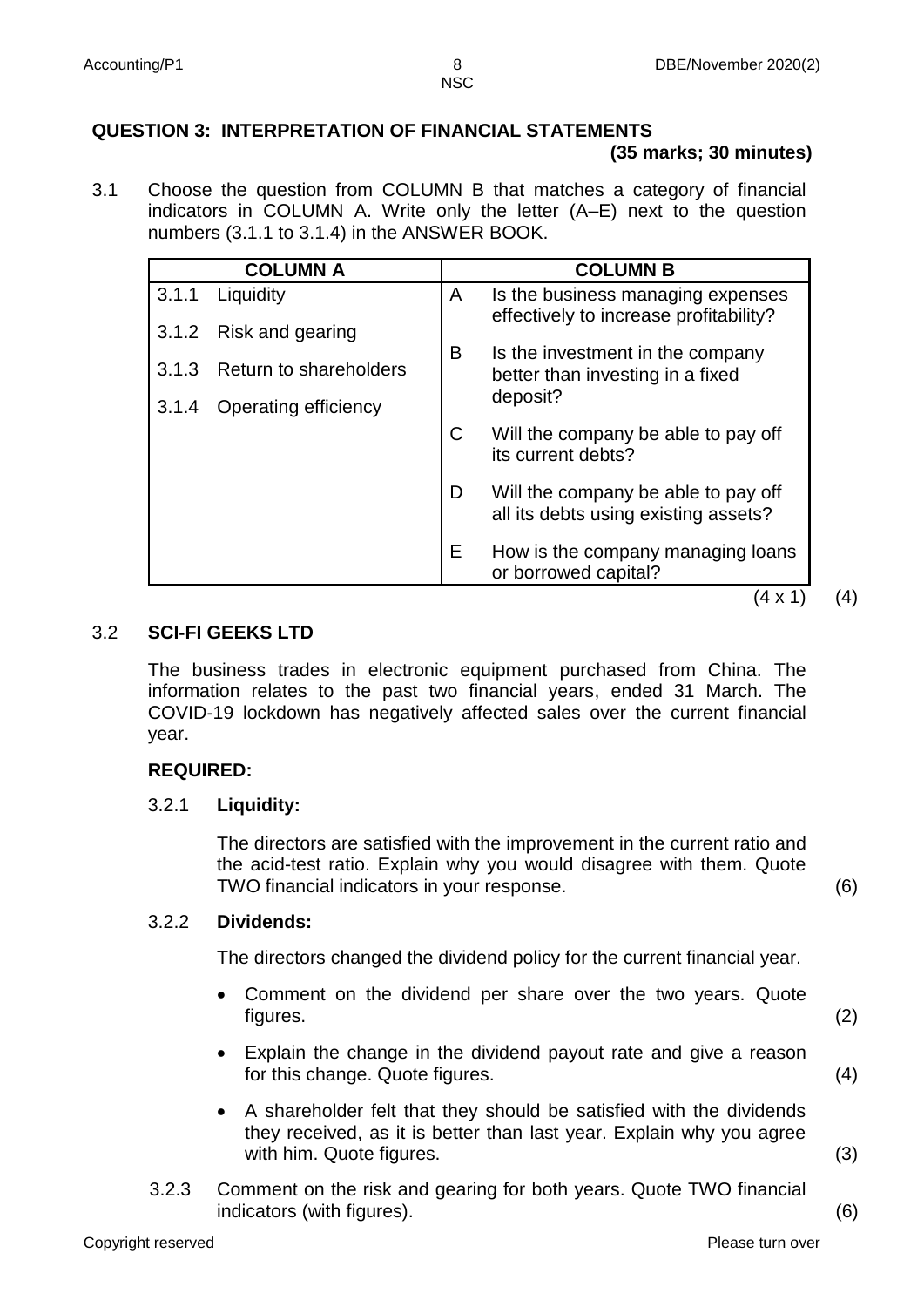3.2.4 Existing shareholders are dissatisfied that the new shares issued on 1 April 2020 were sold to the CEO, Ida Shark. Give TWO reasons why you consider their feelings to be justified. Quote figures. (6)

3.2.5 The Cash Flow Statement reflected a positive change of R980 000. Provide TWO points why this should still be a concern to directors. Quote figures. (4)

#### **INFORMATION:**

#### **A. Financial indicators and additional information:**

|                                          | 2021      | 2020      |
|------------------------------------------|-----------|-----------|
| Mark-up % achieved                       | 60%       | 60%       |
| % net profit before tax on sales         | 13,9%     | 20,3%     |
| <b>Current ratio</b>                     | 2,4:1     | 1,1:1     |
| Acid-test ratio                          | 1,0:1     | 0,4:1     |
| Stockholding period                      | 102 days  | 32 days   |
| Average debtors' collection period       | 46 days   | 31 days   |
| Average creditors' payment period        | 60 days   | 60 days   |
| Earnings per share                       | 58 cents  | 130 cents |
| Dividends per share                      | 72 cents  | 90 cents  |
| Dividend payout rate                     | 136,5%    | 69%       |
| Debt-equity ratio                        | 0,4:1     | 0,3:1     |
| Return on average shareholders' equity   | 17,7%     | 31,6%     |
| Return on total capital employed         | 23,2%     | 39%       |
| Net asset value per share                | 332 cents | 409 cents |
|                                          |           |           |
| Market price of shares on stock exchange | 410 cents | 540 cents |
| Interest rate on loans                   | 13,5%     | 13,5%     |
| Interest rate on fixed deposits          | 6,8%      | 7,8%      |

#### **B. Share capital:**

- On 1 April 2020 the company issued an additional 250 000 shares.
- On 31 March 2021 there were 1 250 000 shares in issue.

# **C. Extract from the Cash Flow Statement on 31 March:**

|                                      |            | 2021      | 2020      |
|--------------------------------------|------------|-----------|-----------|
| Cash flows from operating activities |            | (148080)  | 910 000   |
| Cash generated from operations       |            | 1 281 620 |           |
| Interest paid                        |            | (232 000) |           |
| <b>Taxation paid</b>                 |            | (272 700) |           |
| Dividends paid                       |            | (925 000) |           |
| Cash flows from investing activities |            | 101 580   | (300 000) |
| Cash flows from financing activities |            | 1 026 500 | (100000)  |
| Sale of shares                       |            | 375 000   |           |
| Change in loan                       |            | 651 500   | (100 000) |
| Cash and cash equivalents:           | Net change | 980 000   | 510 000   |
|                                      | Opening    | (330 000) | (840 000) |
|                                      | Closing    | 650 000   | (330 000) |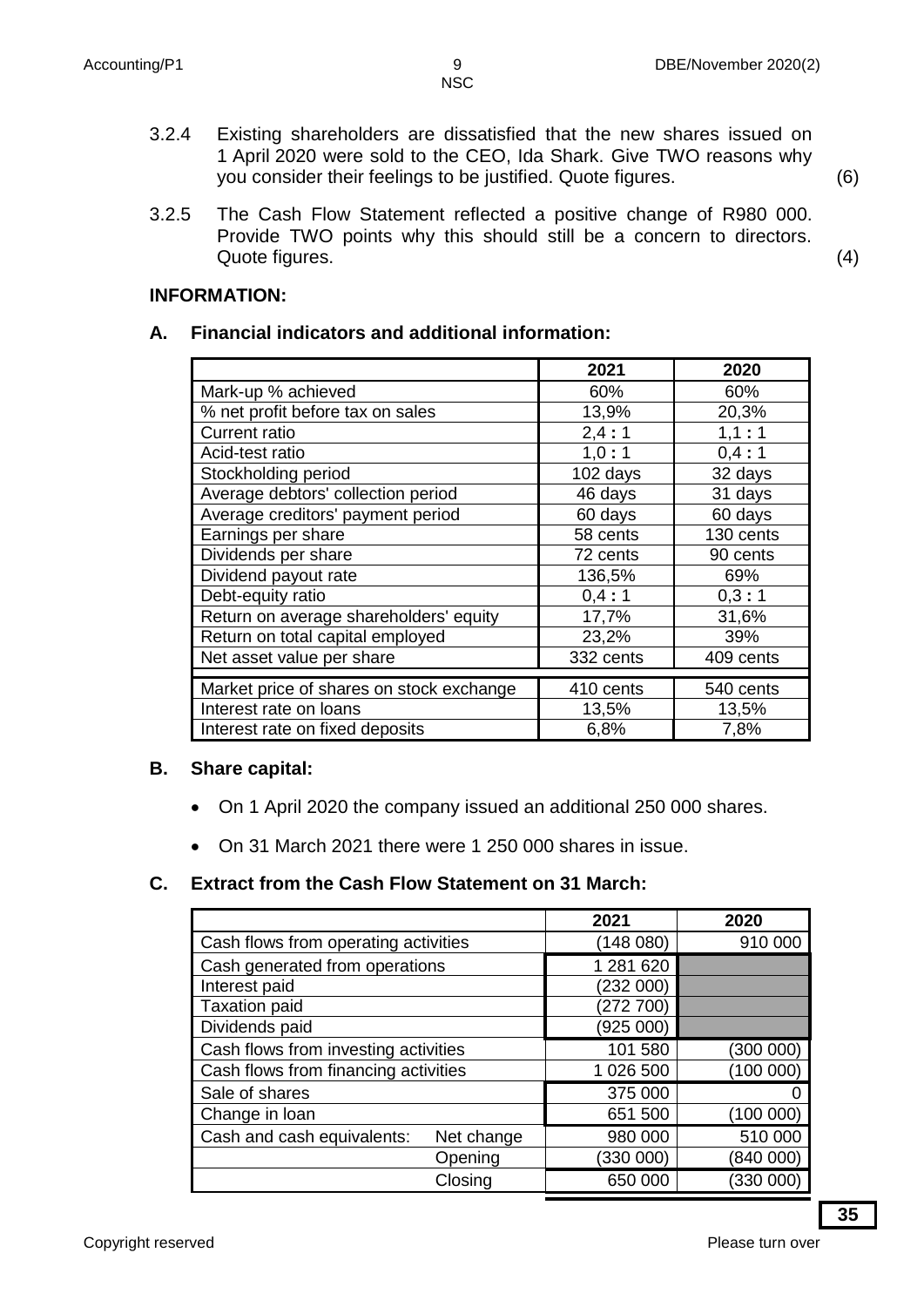# **QUESTION 4: CORPORATE GOVERNANCE (15 marks; 10 minutes)**

Shareholders and employees associated with a company will be particularly interested in whether the company is well governed and managed by the directors.

At the AGM, the shareholders will elect two types of directors:

- **Executive directors:** They attend board meetings and work at the company on a full-time basis.
- **Non-executive directors:** They attend board meetings and do NOT work at the company.

You are provided with four aspects of corporate governance that will be of concern to the stakeholders.

#### **REQUIRED:**

4.1 Audit Report:

Explain why a qualified audit report is not a good reflection of a company. Provide TWO points. (4)

4.2 The Board of Directors:

Explain why it is important for a company to include non-executive as well as executive directors on the Board of Directors. (4)

4.3 The Remunerations Committee:

According to the Companies Act, 2008 (Act 11 of 2008), a company must have a Remunerations Committee.

Explain the role/responsibility of this committee and give a reason why this committee is necessary. (3)

4.4 Directors engage with clients on a regular basis in an effort to negotiate contracts and to increase sales and services.

Explain why there should be a company policy that directors must declare to the Board all gifts, donations or favours received by them from clients. Provide TWO points. (4)

# **15**

**TOTAL: 150**

c